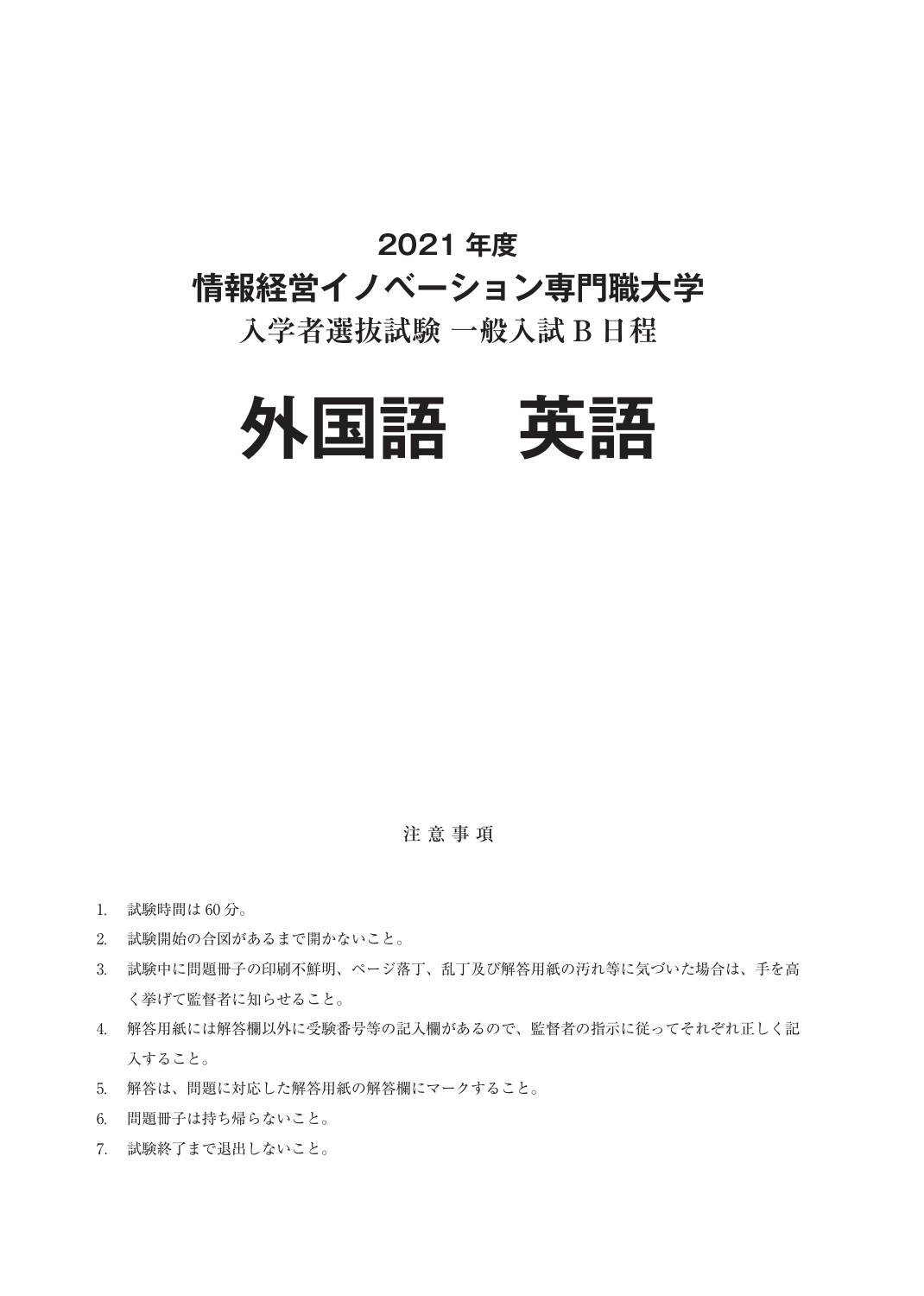あなたは,新型コロナウィルスに関するプレゼンテーションのために,『Getting Around』と いう研究資料をグループのメンバーと一緒に読んでいる。この英文に関する設問(1)~(5)の答えと して最も適当なものを,それぞれ下の①~④のうちから一つずつ選びなさい。なお [1] ~ [11] は, 段落ごとに番号をふったものである。 1

- [1] Many people need or are being asked to travel to work, while in some countries exercising outdoors is permitted. So how can you minimise the risk in these circumstances?
- [2] "Whatever you're doing outdoors, a 2-metre distance [from other people] should be enough," says Lena Ciric at University College London. This is based on observations that large, viruspacked \*droplets from infected people tend to settle within a few metres of their source. "Smaller droplets, carrying fewer virus \*particles, can travel further but will be \*dispersed by air \*currents quickly,"says Ciric.
- [3] But more research is needed to understand the role of small, \*aerosol particles in transmitting the virus. A recent study suggested that droplets may be carried as far as 8 metres in clouds of moist, \*turbulent air, such as those produced by sneezing  $(JAMA\text{~}Insights,$  doi.org/ggqtj4). The study didn't, however, test if such clouds could transmit the virus or what would happen to similar clouds in an outdoors setting.
- [4] For getting to work, modes of transport that avoid other people, such as walking, cycling or driving in your own car, are the lowest risk. Car sharing may be the next safest option, assuming the driver is only giving lifts to a limited number of people. Taxis carry numerous passengers, so there is a risk of contracting the virus from surfaces like seats and door handles, or from the driver speaking, coughing or sneezing.
- [5] If these options aren't available, that leaves public transport. People who travel on buses or trams during the winter flu season may be approximately six times more likely to develop a \*respiratory infection than those who don't use public transport.
- [6] If you do have to use it, there are things you can do to reduce your risk. The amount of time you spend near other transport users matters, says Anders Johansson at the University of Bristol, UK, who has modelled disease \*transmission in crowds and on \*the London Underground.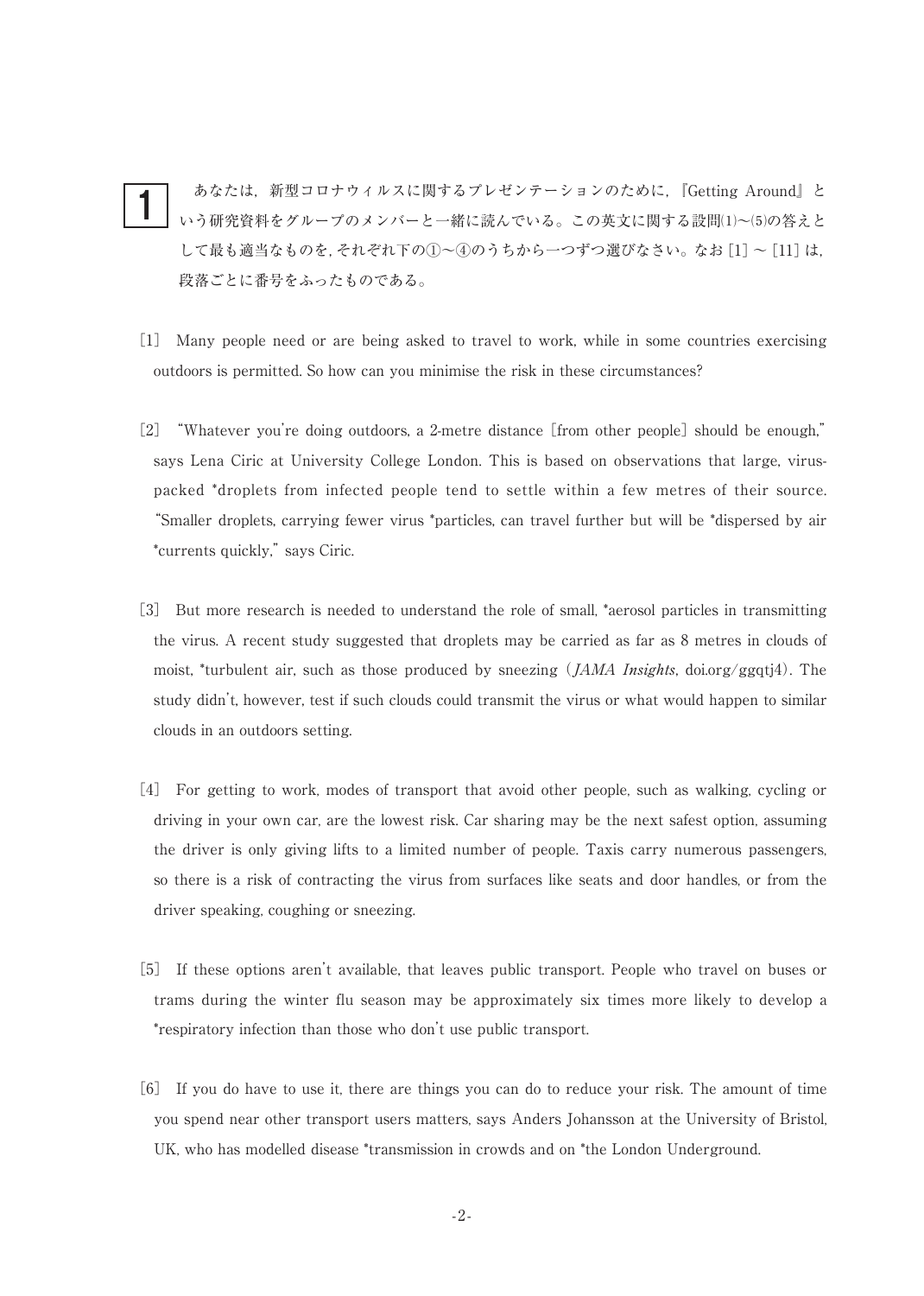- [7] Besides trying to avoid the busiest stations and travelling times, it is worth considering the amount of time you spend navigating stations. Those with long underground passages especially if they involve encountering people walking in the opposite direction — are best given a \*wide berth, and changing trains is also best avoided. These"usually mean you spend a longer time in the station, and are mixed together with people coming from various different parts of the city, if not the country,"says Johansson.
- [8] The risk of exposure may be slightly lower on buses, trains and trams with outdoor platforms, but once inside the vehicle, infection risk depends on how well passengers can spread themselves out and how many are getting on and off."If you stand next to the door of the bus, there will be lots of people passing by you at close distance," says Anders.
- [9] Simulation of respiratory disease transmission on aircraft has found that moving around the cabin increases a person's risk of encountering an infected passenger, while those seated by windows tend to have the lowest contact with other people.
- [10] When travelling, continue to be \*mindful of surfaces. The aircraft transmission study identified tray tables, seat belts and lavatory handles as high-risk objects, but hand or grab rails, \*payment terminals and protective plastic screens can also harbour viruses.
- [11] Countries vary in their advice on face coverings when getting about. So far, the evidence suggests there may be a small benefit to wearing some kind of face covering, as these seem to lower the extent to which sick people spread the virus. In addition, face coverings may help protect vulnerable people who temporarily enter high-risk places like hospitals — but using medical masks can \*deprive healthcare workers of protective equipment.
	- (注) \*droplets 飛沫 \*particles 粒子 \*dispersed 散乱する \*currents 流れ \*aerosol 煙霧質の \*turbulent 激しい \*respiratory 呼吸作用の \*transmission 伝染 \*the London Underground ロンドン地下鉄 \*wide berth 十分な距離 \*mindful 注意して \*payment terminals 決済端末機 \*deprive 奪う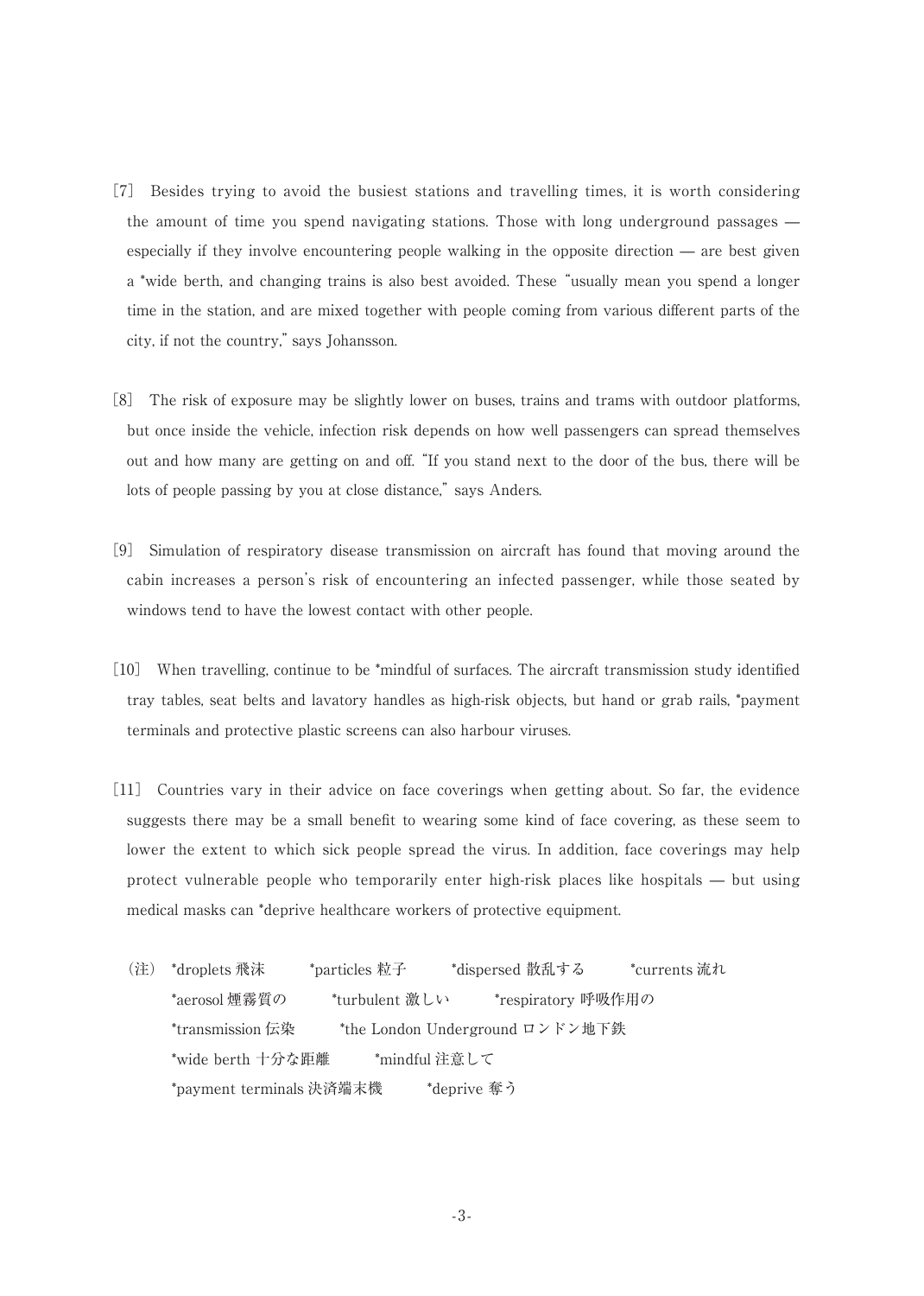- ⑴ In addition to the observations mentioned by Lena Ciric in[2], we need some research about 1 .
	- ① what people must stop doing outdoors
	- ② how long distance is enough to avoid the virus
	- ③ how aerosol particles work for transmitting viruses
	- ④ what the temperature should be like against the virus
- (2) Referring to [4], which way is the lowest risk in case of getting to school? 2
	- ① By bus or train.
	- ② By taxi.
	- ③ By bicycle or on foot.
	- ④ By sharing a car with your friend's family.
- ⑶ According to Anders Johansson's research, in short, to reduce the risk at the busy station, what you can do is  $\boxed{3}$ .
	- ① to avoid talking with your friends or family in the underground passage
	- ② to reduce the times to go to work or school by train
	- ③ to have three meals to keep our health and to work or study at home
	- ④ to go out of the station as soon as possible without passing the underground passage
- ⑷ If you are a passenger taking a train, what are the best things to do based on the transmission studies in the article?  $\boxed{4}$ 
	- ① To sit by the window where the droplets don't settle and to avoid touching anything on a train.
	- ② To avoid sitting by the window where the droplets settle and to wash my hands after getting off it.
	- ③ To stand at the door where the droplets don't settle without grabbing hand rails.
	- ④ To change to a bus instead of changing trains at the busy stations.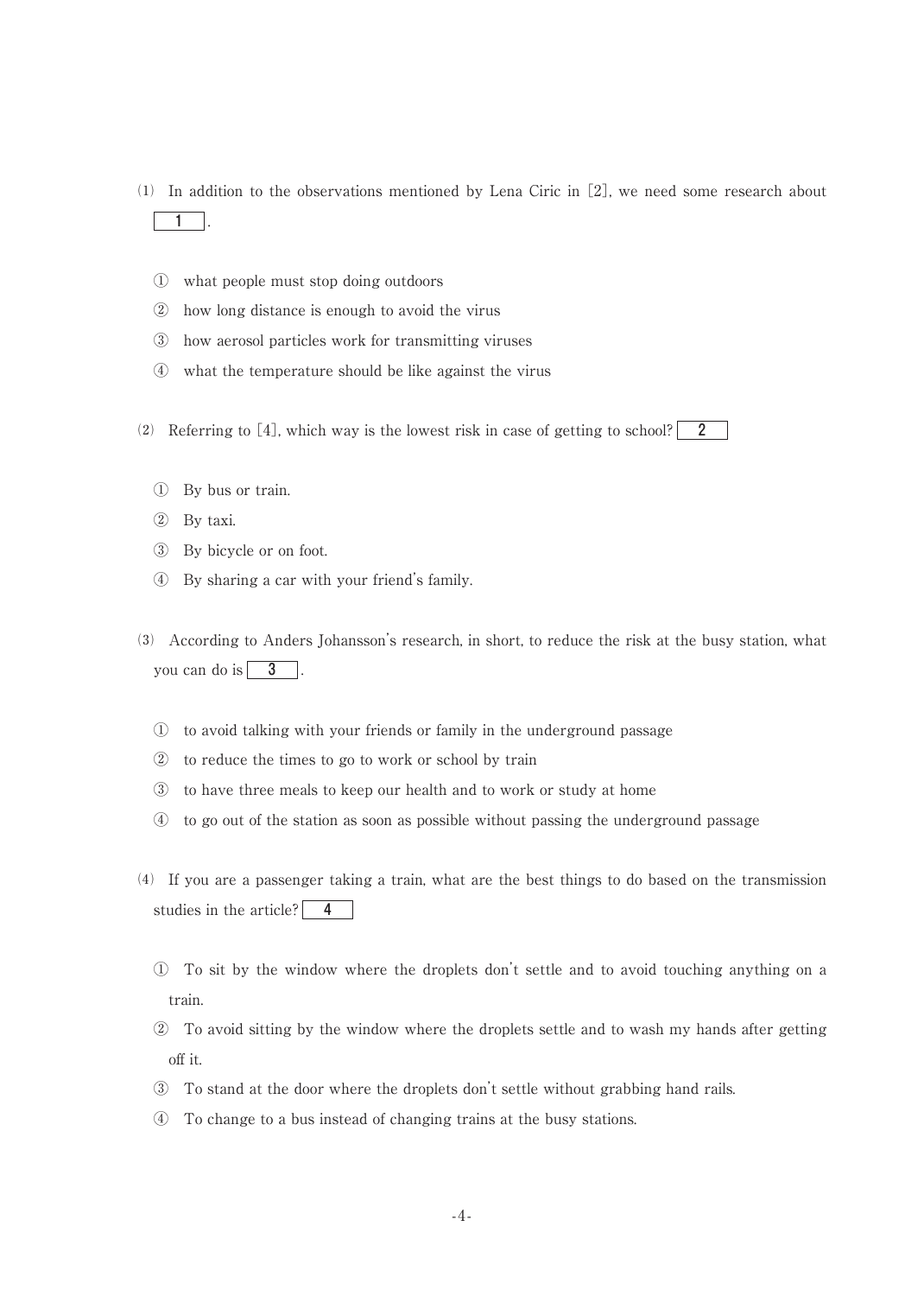- ⑸ Besides the implications from the studies in the article, what data from other virus transmission studies do you need the most in order to stay safe under the coronavirus pandemic?  $\begin{bmatrix} 5 \\ 7 \end{bmatrix}$ 
	- ① The data of the difference between sitting by windows and a door on the train.
	- ② The data of the difference between wearing masks and face coverings on the train.
	- ③ The data of the difference between touching some tools on aircrafts and not touching them.
	- ④ The data of the difference between going through busy stations and not busy stations.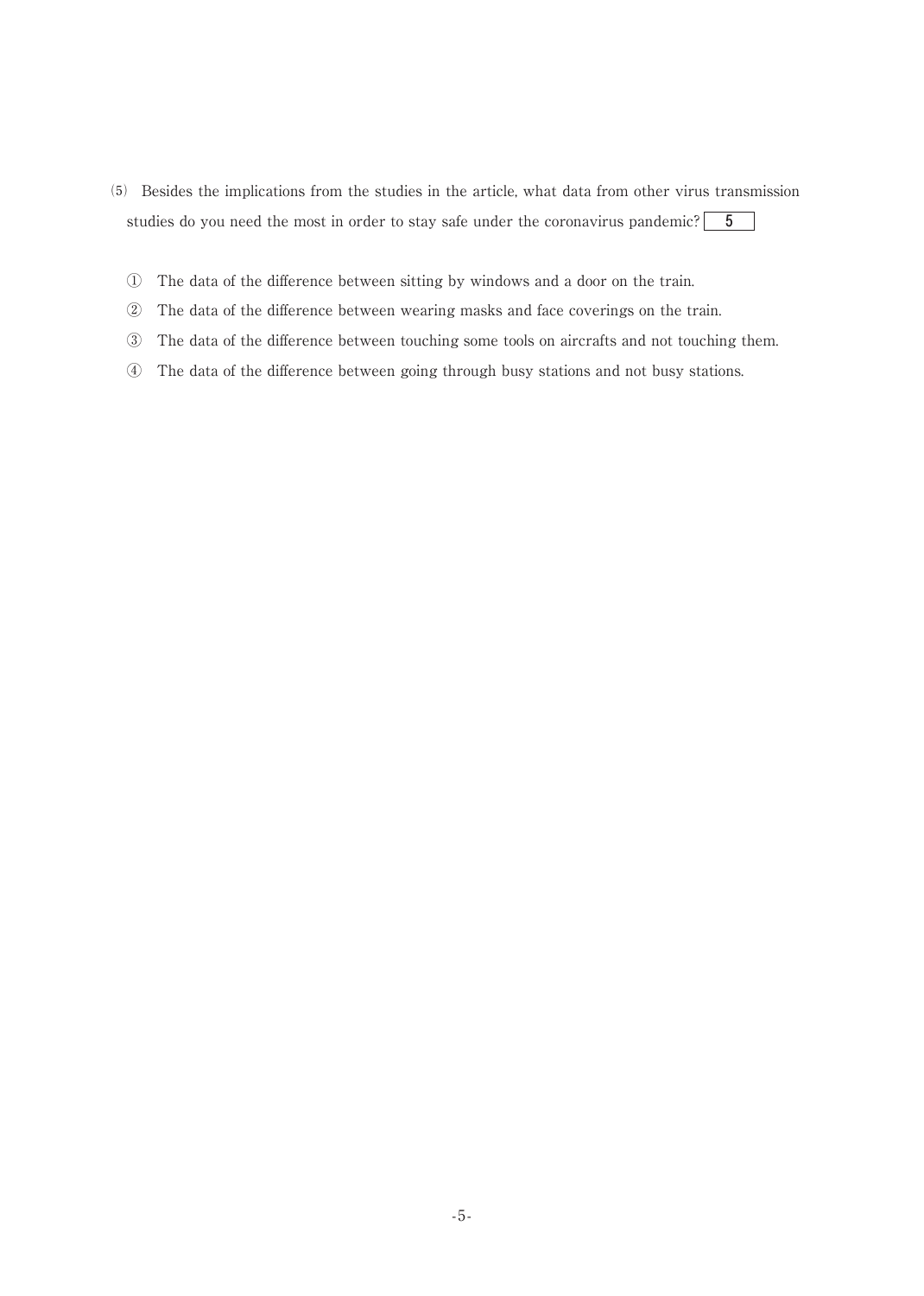#### あなたは,グループで「危機を乗り越えるビジネス」について調べ,発表するための資料として, 昨年の夏に掲載されたある新聞記事の一部を読んでいる。どのような内容の記事であるかよく読 み,⑴~⑻までの各設問に答えなさい。 2

Last October, to kick off her 20th year as a \*vendor at the North Carolina State Fair, Felicia Turrentine-Daniel \*unveiled the Chickenator, a cinnamon roll sliced like a hamburger bun to hold a deep-fried chicken breast, bacon, pepper Jack cheese and a \*drizzle of honeyed \*Sriracha.

"We make sure that we bring in  $_{(1)}$  something new and big every year," said Ms. Turrentine-Daniel, who runs the booth Chef's D'Lites. She met her husband, Jason Daniel, when they both worked in a grocery store,"and we would \*literally walk up and down the aisles and find different things to put in the fryer, to see what came out."

On  $_{(2)}$ July 29, when North Carolina's became the 35th state fair to be canceled or severely \*curtailed, her friends, family and regular customers called and emailed: Was she OK? And oh, by the way, was there any chance they could still order a deep-fried Cuban roll, or those fried banana pudding bites?

On  $_{(3)}$ the Facebook page for Chef's D'Lites, Ms. Turrentine-Daniel, 42, now accepts directmessage orders for dishes she can fry, freeze and ship, including the Cuban rolls and her deep-fried macaroni and cheese, with instructions on how to finish the dish in the oven, microwave or deep fryer. Chickenators don't ship well, but she has delivered them fresh to customers who live within a 30-minute drive of her home in Greensboro, N.C.

" $\mu$ Just meet me halfway, and we'll work it out," she said.

Across the United States, \*concessionaires are going to great lengths, from organizing drive-throughs to buying delivery trucks, to keep the fair-food pipeline \*intact as state fairs continue to be called off― in 36 states and the District of Columbia, so far—many for the first time since World War II. And  $_{(5)}$  fair regulars are coming out to support their favorite vendors.

Lori Lexvold has attended the Minnesota State Fair, in a suburb north of St. Paul, in summer for 53 of her 58 years. When it was called off in late May,"I thought,'What in the world is going to happen to all these vendors?" she said.

"This is their \*livelihood."

She heard that some were setting up where they could find space: church \*lawns, mall parking lots, outside a Harley-Davidson \*dealership.

" $_{69}$ I got on Facebook one morning and I created a group," said Ms. Lexvold, who lives in Forest Lake, about a half-hour drive from the fairgrounds. "I invited about 100 of my friends. I just said, 'Hey, if you see any food stands around, post it to this page, so we can all go.'"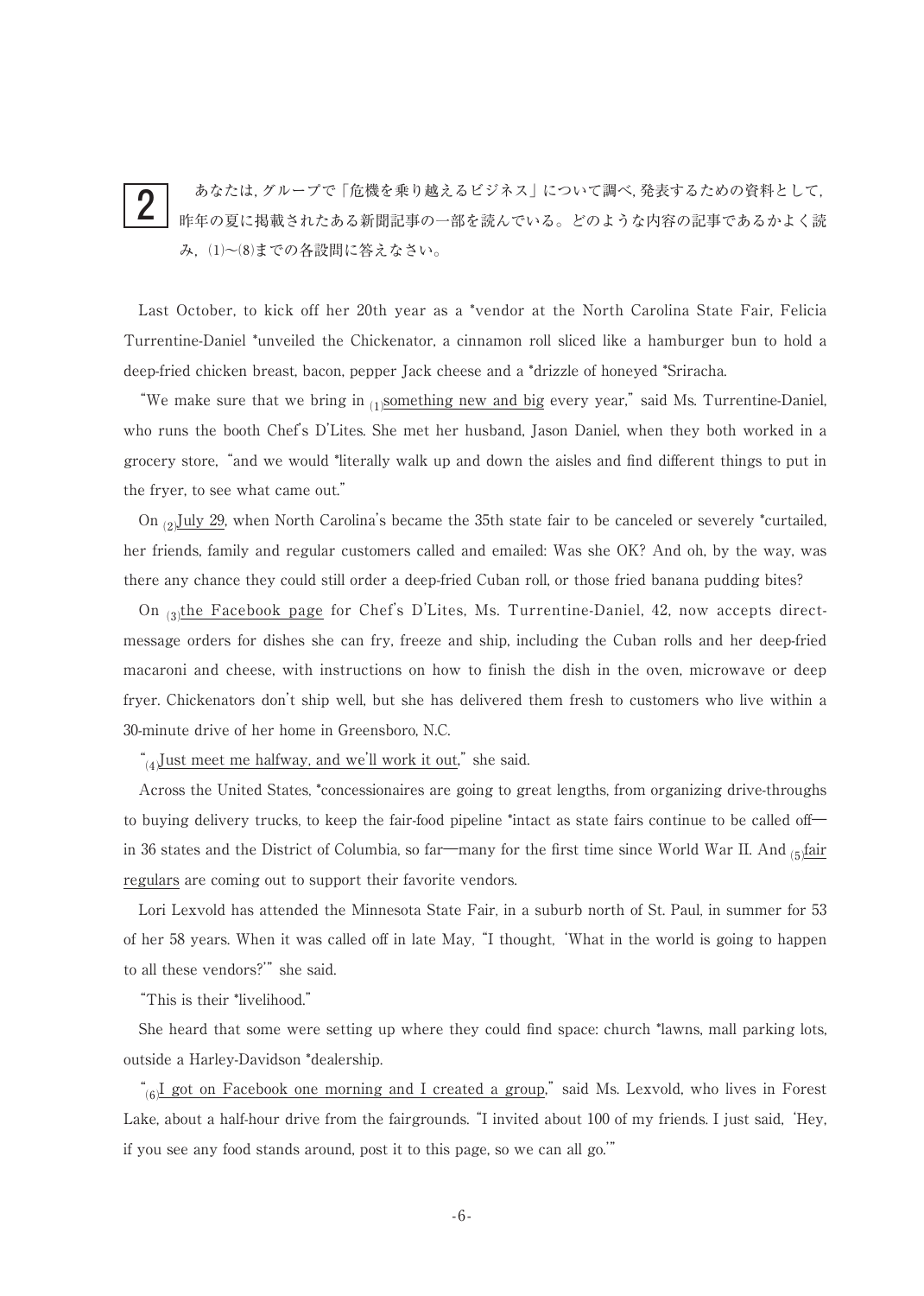The group, Fair Food Finder, now has nearly 179,000 members, a Google map of 139 Minnesota vendors and a phone app created by an enthusiastic fan.

"It was crazy,"Ms. Lexvold said of a time this summer when she was getting 10,000 requests a day from strangers wanting to join, and phone calls from vendors asking how to post on the page.

"I thought, 'How \*in the dickens are you finding my phone number?'"

Ms. Lexvold found her fair-food fix at the Anoka County Fairgrounds northwest of Minneapolis, where three vendors had parked. They were in the big, traditional state-fair \*trailers, Ms. Lexvold said, selling not just fries, but also ice cream, \*cheese curds and minidoughnuts, fresh from the fryer.

"People pulled chairs out of the back of their cars, and sat there and had a little picnic,"she said."I thought,  $\frac{'}{(7)}$ This is what it's all about."

(注) \*vendor 販売業者 \*unveiled 初公開した \*drizzle たらしたもの \*Sriracha シラチャ(ソースの名前) \*literally 本当に \*curtailed 縮小される \*concessionaires 売店の所有者 \*intact 無傷のまま \*livelihood 暮らし \*lawns 芝生 \*dealership 販売代理店 \*in the dickens まさか \*trailers 自動車のトレーラー \*cheese curds チーズカード(フライドポテトのトッピングのひとつ)

⑴ 下線部⑴は,具体的に何というものか。最も適切なものを,次の①~④のうちから一つ選びなさい。

6

- ① Chickenator
- ② Chef's D'Lites
- ③ Jason Daniel
- ④ St. Paul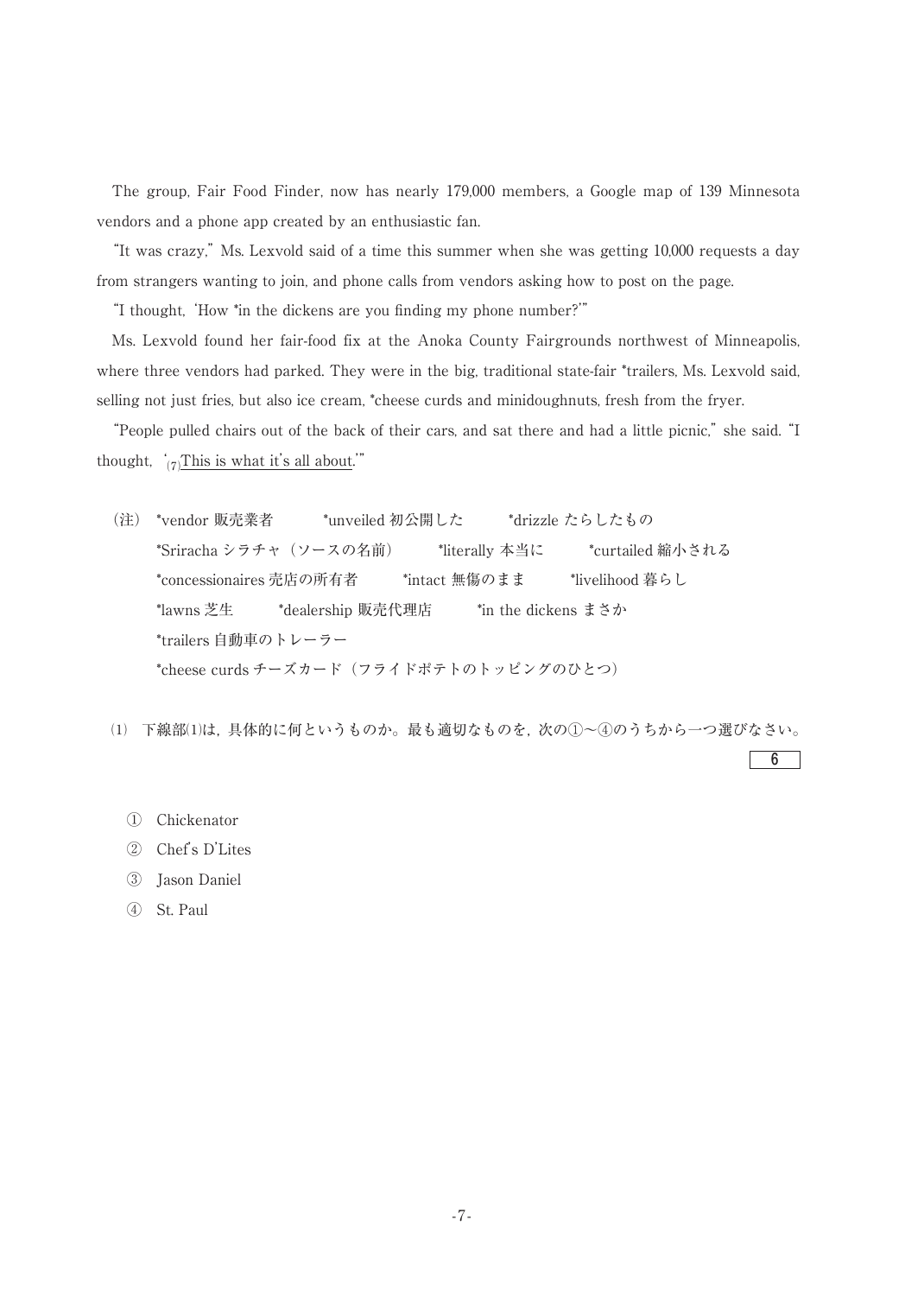⑵ 下線部⑵の日に起きたこととして,最も適切なものを,次の①~④のうちから一つ選びなさい。

 $|7|$ 

- ① 祭りが中止になって,店の主人は,ショックで病院に担ぎ込まれ,知り合いから安否の問い合わ せが来た。
- ② 祭りが中止になって,来年は祭りが開催されるのか,知り合いから問い合わせが来た。
- ③ 祭りが中止になって,いつも食べているものが食べられるかどうか,知り合いから問い合わせが 来た。
- ④ 祭りが中止になって,用意していた材料や道具類はどうしたらよいか問い合わせが来た。
- ⑶ 下線部⑶によって,客はどうすることができるようになったか。最も適切なものを,次の①~④の うちから一つ選びなさい。 8
	- ① レシピと材料を送ってもらい,自宅で調理して食べられるようになった。近くであれば,直接調 理方法を教えてもらえるようになった。
	- ② 材料を送ってもらい,オンラインで調理方法を学べるようになった。近くであれば,直接調理し てもらえるようになった。
	- ③ 調理済みを取り寄せ,通常は説明書に従って温めて食べられるが,近くであれば,温かいまま届 けてもらって食べられるようになった。
	- ④ 調理済みを取り寄せ,通常は説明書に従って温めて食べられるが,遠方の場合は,スタッフが, 材料をもって調理してくれるようになった。
- (4) 下線部(4)は、どのような意味のことを言っているか。文脈から考えて最も適切なものを、次の①~ 4のうちから一つ選びなさい。 9
	- ① まだ半分までしか行ってなく,行うことがたくさんある。
	- ② 行っていることはまだ途中の段階で,いつかうまく行く。
	- ③ 今から私に会えば,いっしょに仕事をすることができる。
	- ④ 私といっしょに仕事をすれば,たくさんのことができる。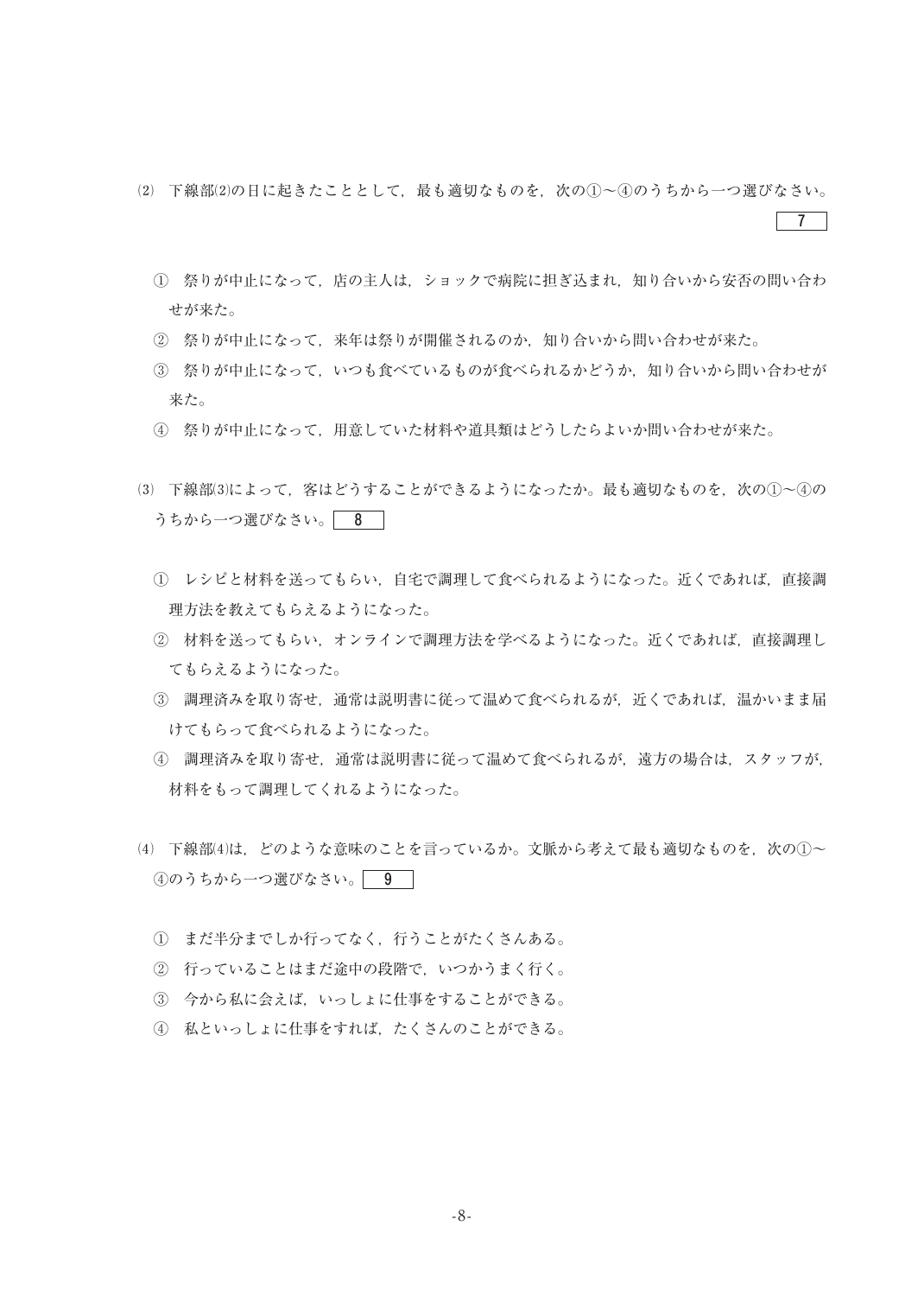- ⑸ 下線部⑸とはだれのことを表しているか。最も適切なものを,次の①~④のうちから一つ選びなさ  $V_0$  10
	- ① 常連の販売者
	- ② 祭りの主催者
	- ③ 常連の客
	- ④ 祭りのスポンサー
- ⑹ 下線部⑹によってもたらされた結果はどのようなことか。最も適切なものを,次の①~④のうちか ら一つ選びなさい。 11
	- ① グループのメンバーが大幅に増え,祭りを行わなくても自然と多くの人が店を訪れるようになっ た。
	- ② グループのメンバーが大幅に増え,より多くの方法で店に関する情報が得られるチャンスが増え た。
	- ③ グループのメンバーが大幅に増え,デリバリーの注文も増え,年に数回しかなかった販売日が毎 日に増えた。
	- ④ グループのメンバーが大幅に増え,熱狂的なファンも店を経営し,ますます料理の魅力を広める ようになった。
- $(7)$  下線部 $(7)$ は、Ms. Lexvold のどのような思いを伝えているか。最も適切なものを、次の①~④のう ちから一つ選びなさい。 12
	- ① 「これに尽きる」という思い。
	- ② 「これでやっと戻った」という思い。
	- ③ 「結局変わらなかった」という思い。
	- ④ 「努力の甲斐があった」という思い。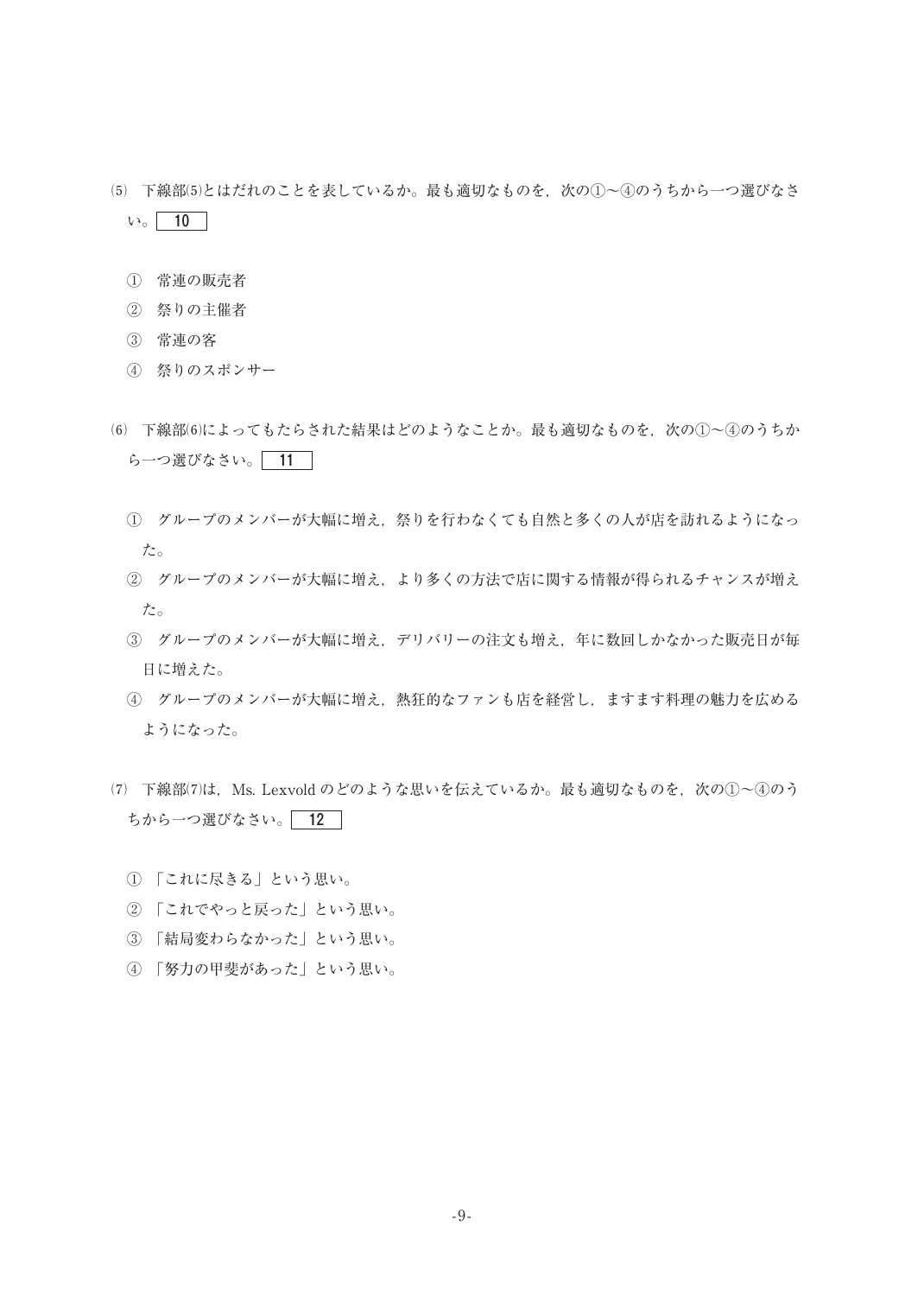- ⑻ あなたのグループのテーマ「危機を乗り越えるビジネス」を本文の内容に照らして考えると,どの ようなことが言えるか。最も適切なものを、次の①~4のうちから一つ選びなさい。 13
	- ① 時代の変化を的確にとらえ,できるだけ早く新しいビジネスに乗り換えること。
	- ② 伝統や経験に固執することなく,SNS を駆使してビジネスに取り組むこと。
	- ③ 多くの企画を立て,その中で時代の変化にいちばん適したやり方を見つけること。
	- ④ 経験,情報,仲間とのやり取りを状況に応じてバランスよく活用すること。